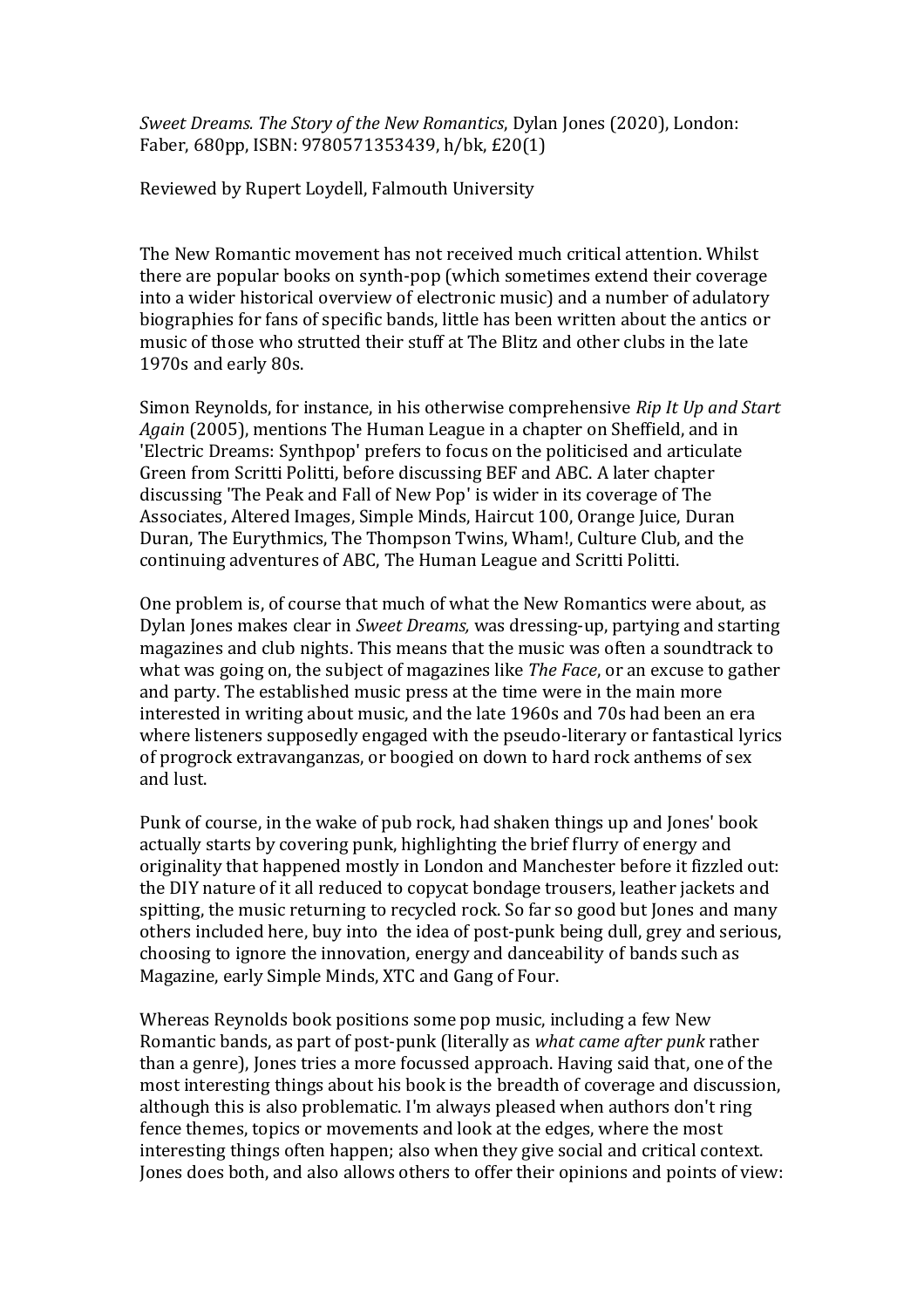this is a book of carefully curated quotes from those who were there at the time interspersed with Jones' own research and opinions.

Having written off what punk became and choosing to ignore post-punk allows Jones to buy into the whole myth of 1970s social depression and nihilism that prevails to this day as the central narrative of the decade, and to present a small bunch of dressed-up partygoers in Covent Garden as the saviours of fashion and the music industry, which of course they weren't.

I'd counter that the 1970s were a fantastic time to be in London: it was cheap to live, easy to get casual work, and there was endless live music at pubs, clubs and colleges throughout the city and its suburbs. For me, the 1980s were when Thatcher & co. started stomping on society and life got harder, with people being far too busy worrying about their bank balance and what they looked like in the mirror.

Jones is pretty defensive about any accusations that the likes of Spandau Ballet adopted conservative (or heaven forbid, Conservative) views and attitudes, preferring to use that dreadful word 'entrepreneur' as a way of positioning the financial side of the magazines and music that he claims the New Romantic movement produced as survival and innovation rather than business. He doesn't deign to discuss the shallowness of judging a person by how good-looking or fashionable they are, or the problematic ethics of the fashion industry, preferring to constantly reiterate how D.I.Y. and radical all the dressing-up was, not least when read through the lens of queer theory and gay culture.

The cover of *Sweet Dreams* is confusing: four of the five photographs feature people I would not regard as a New Romantic (I'll accept Boy George by association); I'm pretty sure that I am not alone in regarding the likes of Annie Lennox from Eurythmics, Culture Club, Adam Ant and Sadé as 1980s pop stars. Intelligent pop stars in the case of Eurythmics and Sadé, but little to do with the party people who emerged from Bowie nights and small clubs like Blitz in the late 1970s (whether or not the band members hung around there). I saw Eurythmics at Keele University the week before their first hit single entered the charts and there was little visually stylish about them; Dave Stewart remains rooted in 70s rock chic to this day. The music was innovative and highly reliant on krautrock influences and what the band had learnt from Conny Plank (who produced their first album); the band basically used their new toy, a Fairlight, to disrupt and extend the pop sensibilities they had previously refined in The Tourists. On this tour aided and abetted by Blondie's Clem Burke on drums and vocalist Eddie Reader, which raises the spectre of New Wave, too... another area of music Jones and Reynolds are both inclined to ignore.

Jones is well-informed about music, however, although he sometimes seems to buy into Malcolm Mclaren's own storytelling, and gives far too much coverage to George Michael and also to Gary Numan, who many, including myself, would regard as a musical laughing stock. Numan is not alone, of course, in his recycling of David Bowie, a point which Jones consistently makes throughout this book: everyone agrees that Bowie is the godfather of New Romanticism. Bryan Ferry